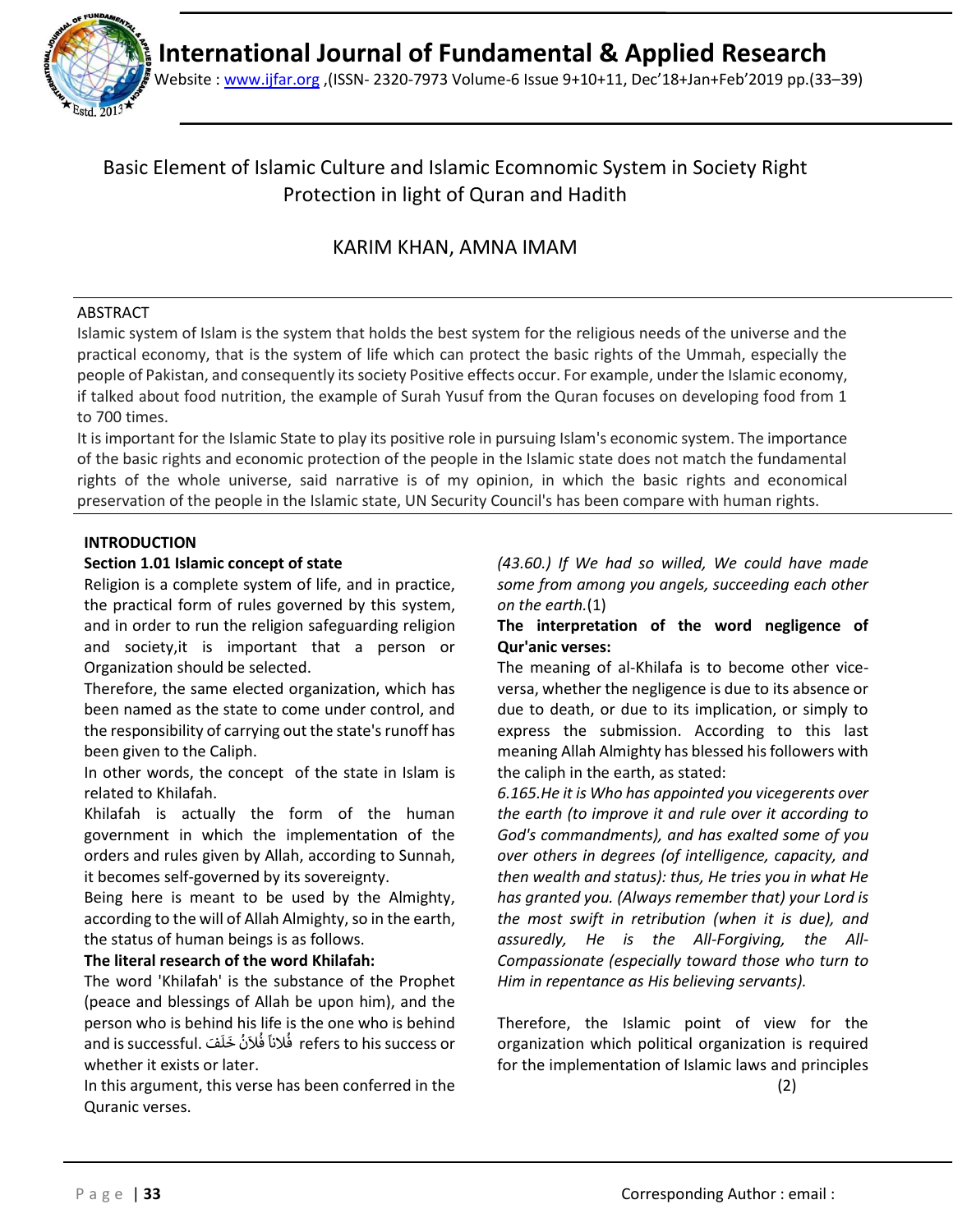

Website : [www.ijfar.org](http://www.ijfar.org/) ,(ISSN- 2320-7973 Volume-6 Issue 9+10+11, Dec'18+Jan+Feb'2019 pp.(33–39)

Instead of the government and the state, the term 'Khilafah or Umamah' is used as it is in this region every human being in the earth and vice versa is considered in front of Almighty, while Khilafah collectively collects the state's order An individual or a group is to be recognized. Imam Mahdi calls the Imam of the Khilafah the imam.

So they write: "It is Imam for the success of Prophethood to protect religion and maintain the world." (3)

Maulana Maududi writes in his book Khilafat and Mulkakat.

The concept of this Khilafah is given in the Quran that the power of human beings in the earth also has. God has given forgiveness , God has kept humans in such condition that He will use his power to be exercised in His earth. That's why man is not a self-sufficient but a real mastermind. (4)

In this sense, every form of earthly power is associated with the concept of Khilafah.

The Quran mentions.

Translation: And I have made you in the land, and have made you living there (5)

The Prophet (peace and blessings of Allaah be upon him) said:

Translation: And remember, having made you a successor after the people of Noah(6)

The purpose is also mentioned in this verse of Khilafah.

Translation: Then I will bring you into the earth to see how you do (7)

The message we received from all these verses, is that man is vice versa in this world of universe and this chain of Khilafah starts with the beginning of Adam, as the last prophet of the last prophet, Muhammad Mustafa (S.A.W.W.) ends with his death.

Now after the Khilafah Muhammadi, the chain of revelation has ended, now the human being is obliged to act on the orders given by Vice-Allah and his Messenger, as the human being has been given to be as a human being. His limits are set.

### **Human rights and economic rights in Islam:**

Human nature is naturally because of the reason that it is preferably to be isolated among the people rather than being isolated, due to the love of the people, they love the sympathy of the people, Needs Schedules.

In other words, it is necessary to be a social or social community in order to support the person's basic needs of life, such as food and clothing, to promote the expression of their nature.

Living with social or social status is a natural order, so the relationship between relationships and relationships is in full vigorous payment.

Human life is linked to many relationships. To maintain these relationships it is very important to meet these relationships and these requirements require uncertainty in paying them a right way.

Therefore, Allah says:

"And Allah gave knowledge to Adam, the things of all things." (8)

From the above mentioned verse, it is learned that human's relationships, and relationship needs should be met with the payment of rights, now it becomes a question that the meaning of the rights, the terms of truth are described in Islam. In response to this question, the definition of truth is as follows by the Islamic point.

**Larger definition of truth**: Right is the Arabic word used in oblagatory valid and Justice. (9)

**Terminal definition of the truth:** Everything in Arabic, which is in such a way that there is no denial of any friend or opponent with its existence, it is called right.For example, If hunter is sitting on his right place and the hunted thing already drowning infront of him already then the Arabs say that: (RAMI NA HAQ ALRAMIAH).Similarly, since the intentions and all things contained in them are an incredible fact, therefore it is the universe's right, Allah says:

Translation:" Created heaven and earth with truth." (64: 3)

Similarly, every verse is called the right, including its real emotions, and the alphabets from which the exact and true expression of this scene is also called the right. The Quran says that the event gives accurate news of the universe, because its words are interpreted correctly, that is also the right, as Allah has mentioned about the universe Take the books right (3: 3)" Similarly, the Quran is also mentioned in the book (3:3).

O Messenger! Allah has revealed a sacred book to you without incredible facts. (10)

The meaning of the word is also compatible with compatibility, as well as the meaning in Arabic. The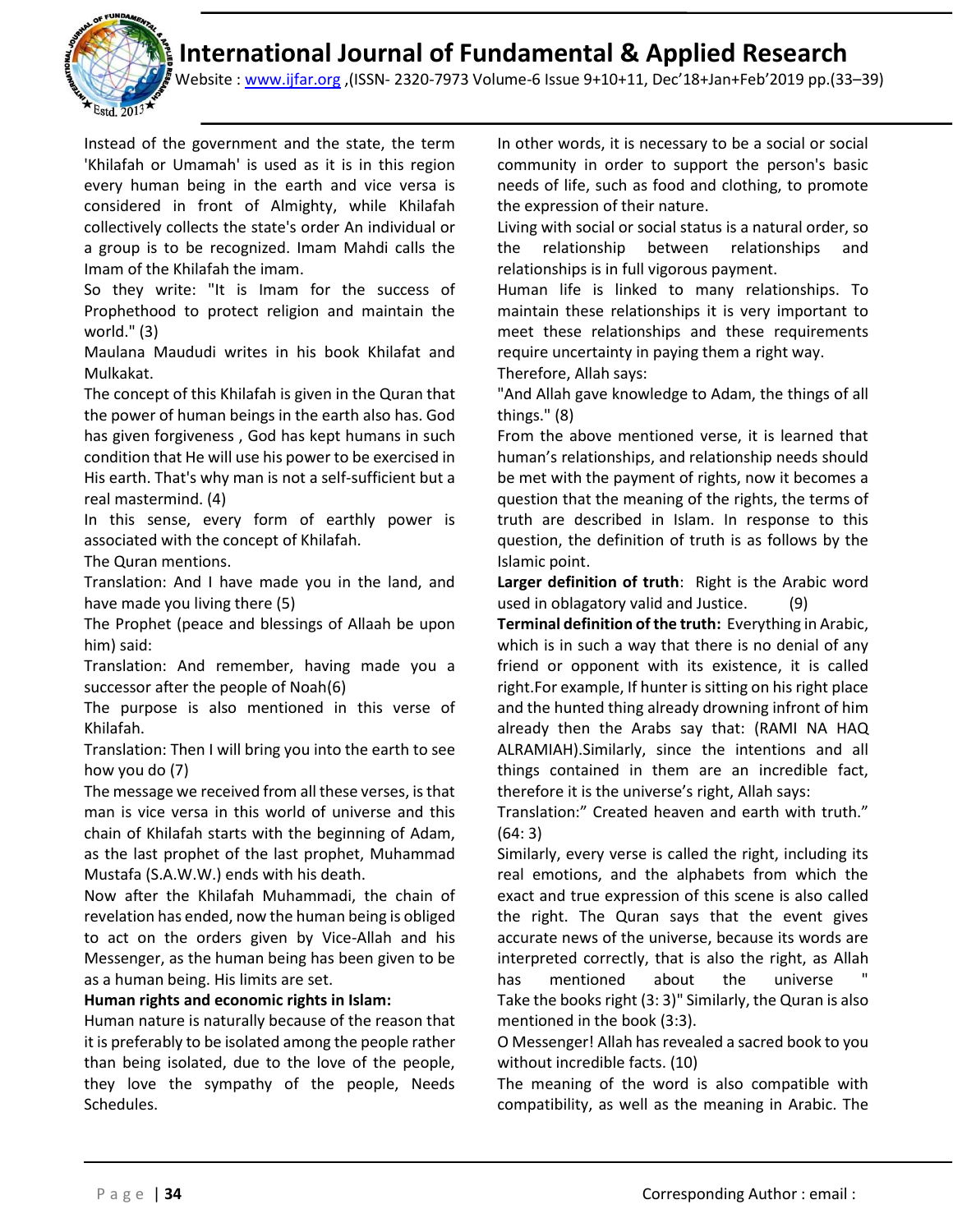

Website : [www.ijfar.org](http://www.ijfar.org/) ,(ISSN- 2320-7973 Volume-6 Issue 9+10+11, Dec'18+Jan+Feb'2019 pp.(33–39)

right is against the falsehood, right and falsehood are two contradictory things. Everything is the right which is created according to the nature of the law, For instance the right thing is absolutely according to the nature which is impossible to deny when there is a right, Use the words'The right thing'. This word (right) has been used in the Quran two hundred words (227) times. (11)

Through all these definitions of truth, it came to know that the truth is the truth and the highest quality of justice that reflects your feelings correctly.

In this way, being recognized as a human being recognizes human rights and the recognition of this high quality of justice, which is related to the sanctuary and its protection.

As recognizing human rights, due to the human rights of individual human rights and sanctuary and collective evolution, praising the basic human rights of the state, Professor Mohammad Hamidullah is so good in that.

Another circle of personal rights is related to the state. In this scope, rights that are given to a person in comparison to a vast alleviate and multi-ally state, are called fundamental rights. The basic human rights are also used. These rights are guaranteed instead of the country's general laws, in the most credible or uppermost law "Constitution".

They are called basic rights so that no armies of the state can be infringed by the administrative nature of the state. This right is not a person, as a citizen of a state, as a member of a global human being These rights are not born from any state approved or by any agreement, but man is naturally acquitted if a state refuses to accept or enforce them, then it is considered guilty of angering the rights given by nature. It is given because these rights are noninvasive or inadvertable and irrevocable. The state has no power to amend them or any excuse for their temporary breakthrough. (12)

Except the above quote, it means that people living in a society are directly related to any combination of people with power, and those who are more robust and stable in terms of economic and social Statebased and then through these influential individuals, rights and options are given to all those people in light of certain laws.

These rights and powers that are given to any person related to this State in any case of law, are the rights of human being that describe human beings and intellectuals because they are entitled to rights Those who support a person's individual and collectively, are entitled to these rights and options later as a rule of any state. It is a matter of view that fundamental human rights only mean that human being status is available. And if it does not happen, then the same thing conflicts with nature.

## **Professor Mr. Hameedullah Jamil, highlighting human affairs and the evolutionary phase of the natural freedom given by humanity, highlighting the state's importance :**

In ancient times, every person was free from his actions, because there was a concept of natural freedom at this time, and that's why all people had equal status based on the principle of equality or equality. The concept of freedom for common and equal values was one. When the establishment of the state came into force, some principles and conditions came into existence.

With nature's freedom, nature's ideas were created that the protection and respect of life and property are human things, and the way human rights are equally to freedom equals. Natural freedom refers to its own ability to highlight the capabilities of the human being under the law of nature, when the state is in existence, then the citizens of the state, who are given freedom under the state's law, will be given freedom of civil liberties. The citizens are protected to improve and balance life in the boundaries of the state and all facilities are provided. It consists of individual and collective personality and character. These freedoms are governed by rules and regulations. They are preserved in the Constitution of the State (the law), if a person agrees with these civil liberties of human rights, the state uses its powers. (13)

## **The legal and moral foundation of human rights**

The basic rights in the West are the same rights as the one who meets a state-by-one through a state-owned agreement. For the purpose of these rights, through the state's multi-alleviation options, a common citizen lives apart from defense and safety protection. The right to be recognized as a person with respect to property and freedom. In other words, fundamental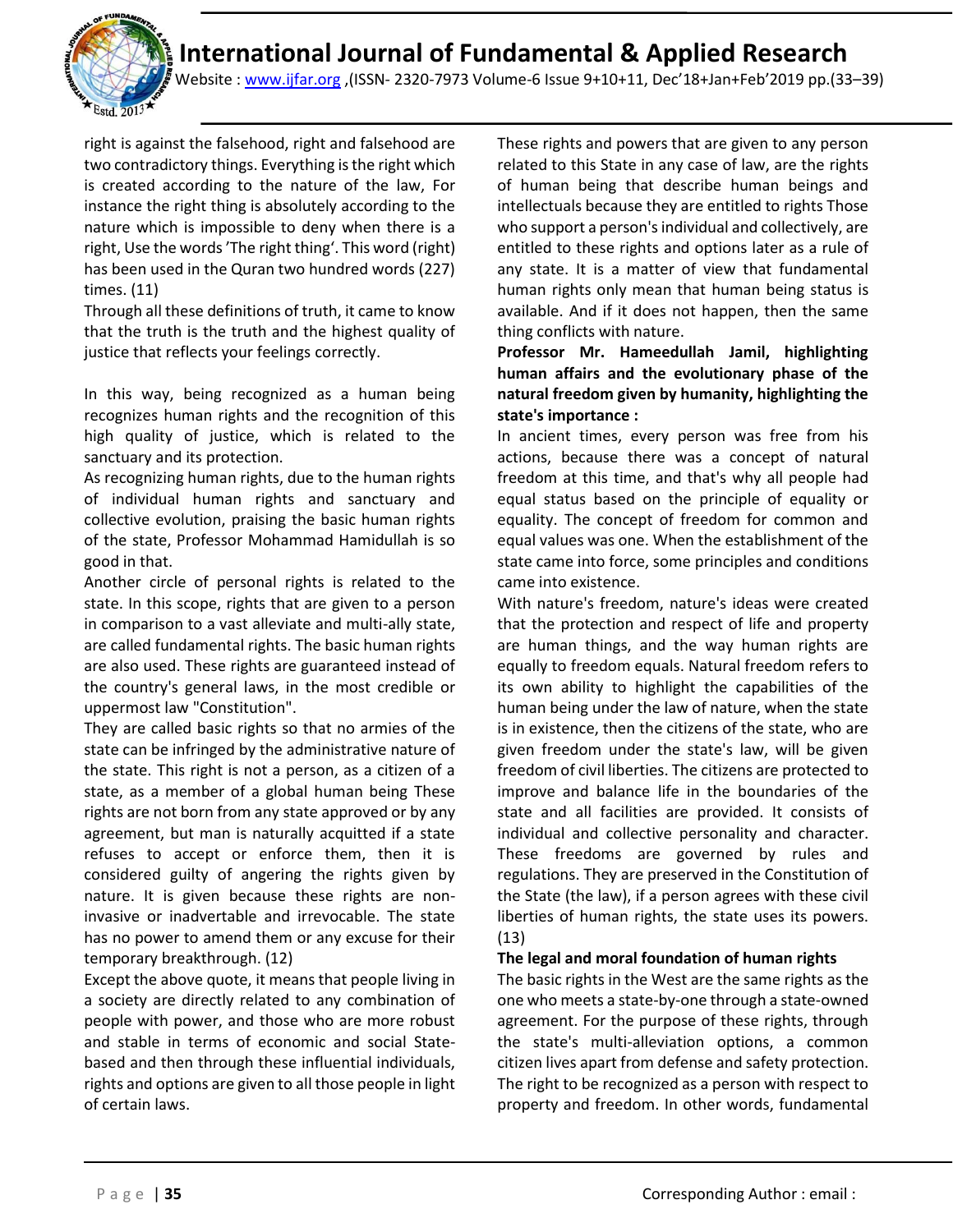

Website : [www.ijfar.org](http://www.ijfar.org/) ,(ISSN- 2320-7973 Volume-6 Issue 9+10+11, Dec'18+Jan+Feb'2019 pp.(33–39)

rights in other West mean to be law and order to protect unbelievers from injustice and injustice.

The status of this law corresponds to a compromise in which governments and customs appear to be a part of the party and in which the government's rights and consent accepted by mutual consent are mutually agreed. Because the responsibility of power is of human being chosen by human beings.

In contrast to Islam, neither the rulers have the authority to set their rights, nor should they accept any assigned rights on the subject, but the state and the ruler, to both associate with their true Lord and the Almighty, While making a covenant, a covenant confirms to be faithful. Instead of being connected to the individual unit, the position is for the entire Muslim community.

#### **In Quraan Majeed:**

"Allah has promised those who believe in you and those who have done righteous deeds, will surely make them a caliph in the earth, as it had made the people caliph before them." (Surah Al-Noor -55) (14)

This verse describes that all of the faithful believers are attributed to the appointment of the Ummah Allah Allah Almighty. The person is entitled to the general authority given by Allah Almighty to be held

on the position of the Caliphate or Preaching Divine. Here the general authority means to enforce and execute the rules and orders set by Allaah.

According to the law, according to the law, the rights which Allah has set up are welfare and worthy of humanity. These are the rights to which there is no change in modification or modification.

Allah says:

Translation: Decree power is not for anyone other than Allah. (Surah Yousuf 40) (15) Translation: Al-Baqarah is the creator, and the command is also (Surah Al-aaraf 54) (16) Translation: There is no share in the kingdom. (Surah Bani Israel 111) (17) Translation: Your God is only God, the One who is no

god except Him. His knowledge is spread over everything. (20.98)

(18)

### **The concept of economic prosperity:**

Allah is the All-Knower of all creatures and creatures.

#### Therefore, Allah says:

When we told the angels to obey Adam, he obeyed, but Iblis (refused) refused, so we said, "Adam, this is the enemy of you and your wife, do not let both of you go out of Paradise." You're in pain It is better for you, so do not be hungry or naked, and you should not be thirsty in it, nor remain in the sun. (سورۃ: 20 آیت: 116. 117. 118)

(19)

In the light of these verses, we find that right is needed for the basic rights of human beings, such as (bread, clothes, houses, roofs for housing, etc.) have been combined as such Providing resources is essential for the restoration of human needs.

But for this, it is imperative that human beings are attracted towards their realistic and spiritual goals. This destination of spiritual prosperity is attained by struggling and struggling in its way means to convey creatures to God, and the responsibility to convey creatures to God is individual, and the state of Islam In the event also collectively.

In the background of this tradition, Madina was the earliest period when she used to train nine Muslims with her words and actions.

The point of view was also the case when you brought someone to the funeral prayer, then you first questioned the funeral. If the funeral was to be dead and he had paid his debt, then you would read the funeral prayer, otherwise you said to Sahaba Karam that he read his funeral, Prophet Muhammad's refusal to teach the funeral was an inexperienced in terms of debt so that people should not be negligent in paying future debt.

After the briefing of the state's responsibilities in the Islamic state and the protection of the basic and economic rights of the people in the light of the Qur'an and Sunnah, it is necessary that the scholars of basic rights should be given to the scholars of the world. In the Islamic State, the real and clear form of self-determination and nature of the basic rights of the people.

Therefore, it is a matter of concern for the United Nations Manifesto, because this right is a global organization headed by human rights, such as the participation of 193 countries.

Before mentioning the UN's goals and objectives, it is appropriate to know why the formation of it is, so in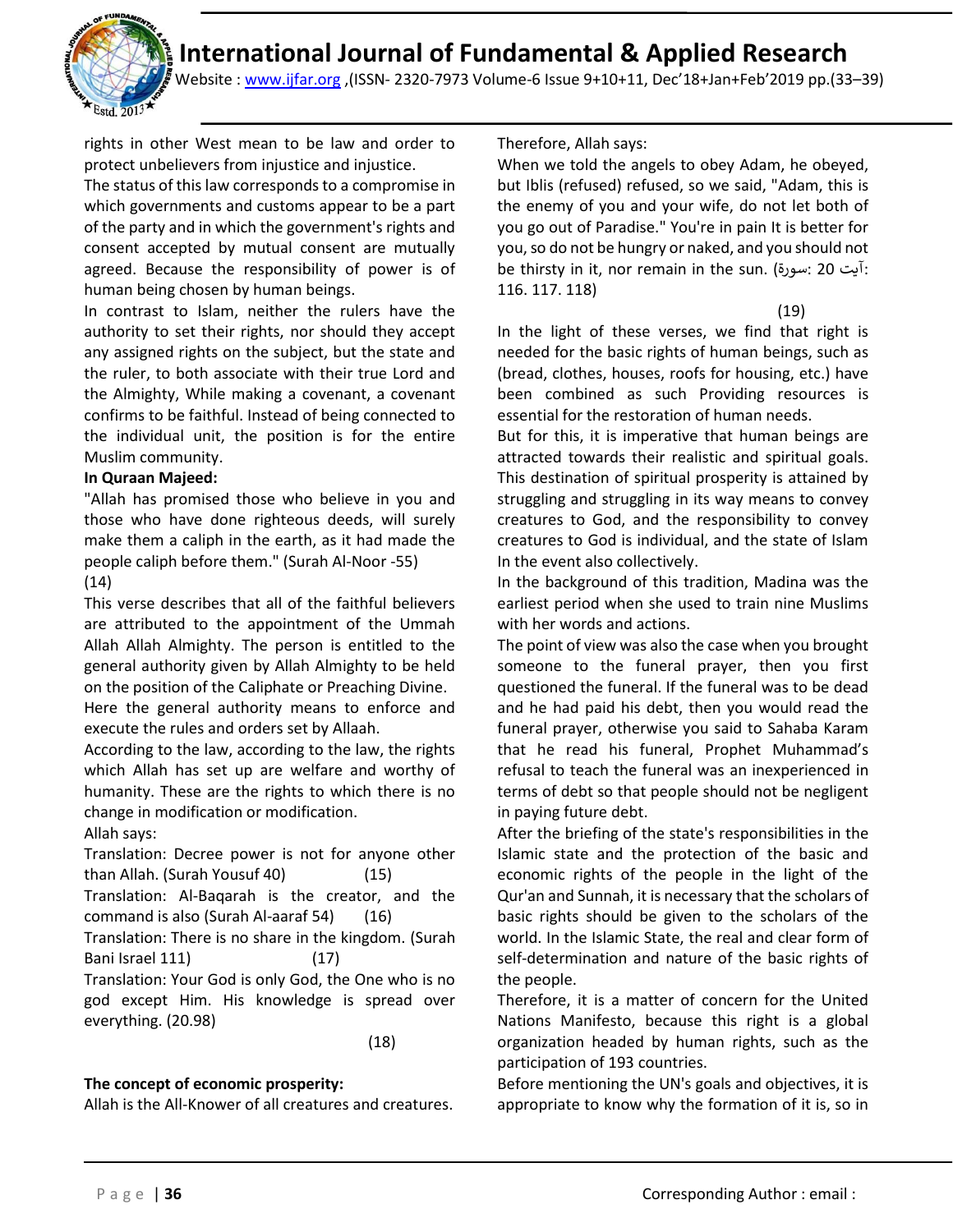

Website : [www.ijfar.org](http://www.ijfar.org/) ,(ISSN- 2320-7973 Volume-6 Issue 9+10+11, Dec'18+Jan+Feb'2019 pp.(33–39)

this regard, brief introduction of the League of Nations is presented to the readers so that they can know why the United Nations came into existence. .

It is expressed as an example that the right to get justice against the payment of equality and duties, such as the provision of golden principles, is not in the rules and regulations of human beings, but the revelation Islamic teachings resulting in divinity is in practice.

#### In (Surah Muhammad verse 12)

"Those who believe and do righteous good deeds, Allah will certainly admit them to gardens under which rivers flow, and those who disbelieve and benefit from the world, and their real estate is like their cattle. It's fun"

### (20)

So it is known that those who are deprived of the guidance of those people are sinners. There is no destination in front of.

But those nation's whose work is to guide world to guide humanity. Those whose destination is clear and clear and those who are present in the form of a practical interpretation of the nation, they affect the questions asked in the court of conscience rather than the economics of the figures, to raise these standards to the quality of their people and It is so important to give them the basic rights that they leave their sleeping nights, leaving their soft and busted beds, leaving news for public awareness. This is the best example for us in this regard.

It is the responsibility of the Islamic State to change the society based on the exploitation of human being based on society and equality. The responsibility of these Islamic religions is to be fulfilled in their own time and equality in Muhammad's life. These examples are lightweight for us. The present era is to argue that these principles should be guided through their principles.

Allah says:

O who you believe! Be the witnesses of the people who guard the rights of Allah. And the oppression of a nation should not plead to you that you do not judge. Do justice, it is near the division and steadfast on Allah, surely Allah knows what you do. (5.8)

(21)

It is fearful of God to fear the divine empowerment and the rights of the people. Through the payment of rights, it give evidence of our bondage. Religion teaches the guidance of humanity, and guides to the goodness of righteousness, as it is the truth of religion with sincere and sincerely loving people with sincerity and love.

The statement said.

"The statement that religion is correct".

## **The Prophet (peace and blessings of Allah be upon him) said: قال:) Abu Dawood: 4944; Nassai: 4208,4209]**

The good news is called truth and sincerity.

The Prophet (peace and blessings of Allaah be upon him) said: "The religion is the name of sincere and good pleasure." We said: Who is the good pleasure? The Prophet (peace and blessings of Allaah be upon him) said: "Allah and His Book, and His Messenger, and the rulers of the Muslims and all Muslims." (22) The practical examples of economic prosperity and social protection are found in the life of Hazrat Umar and other The Rashidun Caliphs, these were the chief heads of states, who were more concerned about their interest than the thought of interest and this was those who always have the court of conscience. I was in account of the situation, because Zaid bin Aslam is a companion serving a Hadith.

Zaid bin Aslam narrates to his father that he met a young woman in the market along with Hazrat Umar Farooq, and said, "My husband died and a small child left behind a wall of goats". There is no animal for them, that they can not drink milk, and there is no land that can increase their income. I fear that they should not be lost, and I am Khafaf ibn 'Umar al-Ghafari's daughter. Shared to stand up to listen to the woman when she was in the bag with food clothes and accessories. Fill out on it and take the mahr in the hands of this woman and say, "Take it, for you have enough money until you come to it." Aslam bin Aslam's father said, "You gave him a lot of wealth." Your mother will lose you. I have seen her father and her brother, when they were surrounded by the fort until they conquered him and we got wealth from their arrows.

(23)

For the provision of justice in Islam, the court's door has been equally open for everyone by the discretion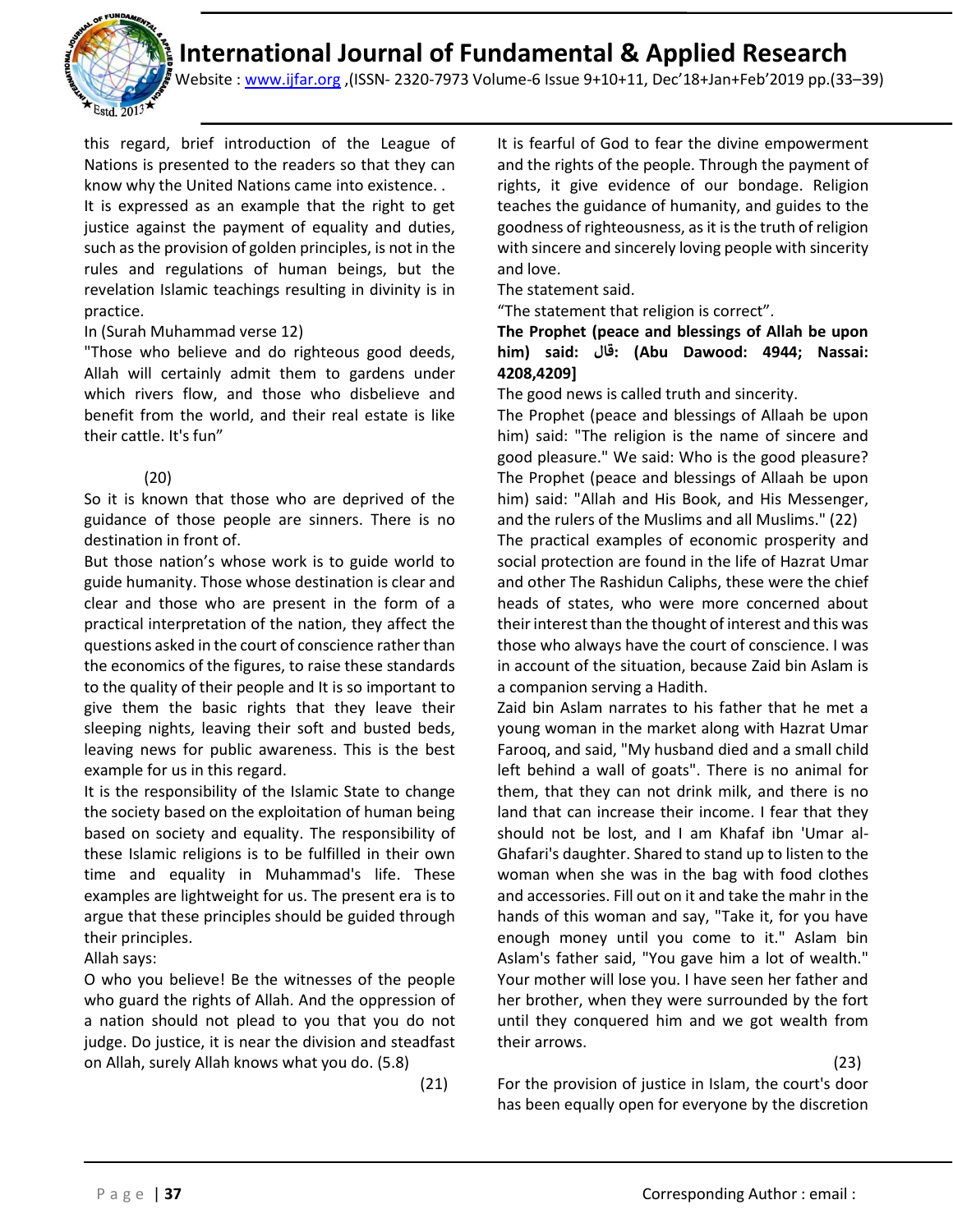j

Website : [www.ijfar.org](http://www.ijfar.org/) ,(ISSN- 2320-7973 Volume-6 Issue 9+10+11, Dec'18+Jan+Feb'2019 pp.(33–39)

of any color and race and tribe, which is the example of Hazara Umer Farooq's order which he has done in the form of Zakat People's rights were paid in payment form.

So, this book has been given by Al-Shabli Noumani's book Al-Harak.

Remember I have not sent you rich and hard people by sending people the rights of the Muslims. Do not give them the rights of the Muslims to be humiliated. Do not admire them to be mistaken, do not keep their doors closed for them to eat strong weaknesses. Do not give priority to them in any matter that it is wrong to them. (24)

This hadeeth is the mainstream of the light of light to guide those governors who are negligent about fulfilling their responsibilities.

It is narrated from Abu al-Maleeh, Obaidullah bin Zayed, in his illness, he said: I do a Hadith from you, I would not have told you to die. I heard from Allah, the Prophet (peace and blessings of Allaah be upon him) said, "The ruler who does not try to do good in his good deeds, and does not want to improve his pure intention, he will not go to Paradise with them." And will punish the punishment of their injustice).(25)

Equality is also an example of the illustration of a human nature of the human being. It was a historical day of Hajjat ul widah 10 hijri, when Allah showed his messenger the rewards of the invitation in which you were troubled and troubled. History of Islamic religion in the Islamic history is written in the title of humanity's greatest global manifesto.

### **A few words of this great sermon are as follows:**

*'It is not permissible for a woman to give her husband to anyone without her permission'* '.

*'' Watch ! There are some rights of your women on you. Similarly, your rights are required on them. You have the right to the women to marry someone who does not like them, and they do not commit injustice, do not do any work openly, and if they do so, it is permitted by God that you Minor physical punishment two and when they come, wear them well. "*

*"Treat women better, because they are bound to you and they do nothing for themselves. Therefore, keep in mind that God has given them the name of God, and they were lawful to you in His name. Logo! Understand me, I paid the right ".*

*"I leave one thing among you that you will never be able to go astray, if it remains firm, and it is the Book of God, and yes, avoid the thieves in religious matters that people before you were killed because of these things. Have gone '' (26)*

Civilization is the success of the family and family life of human rights and survival, so it is necessary to handle the responsibilities of human civilization, to promote emotions and good wishes. Therefore, Islam has set some rights for each other among men and women, whose sources refer to the phrase 'Hajj' al-Bayha'ah.

The interest in the Islamic economy is poisonous murderer who has slaughtered blood from the poor veins in the form of economic exploitation, for the sake of sedition, these words of the phrase Hajj goodbye encourage us to make our lives Remove the curse of interest.

*"Everything out of the ignorance, I cried with my feet. All the revolutions of the ignorant blood of the world are now overwhelming. The first revenge that I am undergoing is my own family. I apologize to the blood of the son of the son of Rabi bin al-Harrass, the son of the son of a son who was born. The interest of ignorance is no longer the case. The first interest I am leaving. Abbas ibn Abd al-Muttalib's interest in the family, now it's over.* 

*'' People! God gave every right to its right. Now no one should be permitted for any heir right ". (27)*

*Loan is payable. The thing you need to do is return. The gift of a gift should be given, and whoeverever is responsible for it, he shall pay off. " (28)*

*"It is not permissible for anyone to take something from his brother, except on whom his brother pleases and gives happiness. Do not abstain each other on yourself ".*

*'' Logo! Worship your Lord Pray for five times. Keep fasting daily. Keep zukat of your goods with joy. Hajj of your God's house and obey your people, then you will enter your Lord's Paradise. "*

*"Now the criminal himself will be responsible for his crime, and now no son will be betrayed for father, nor the son's son will be taken from the father". (29)*

In the other hand, the best source of love for love is gifts, negligence in paying of debt is a manifestation of hate and hatred in hearts.